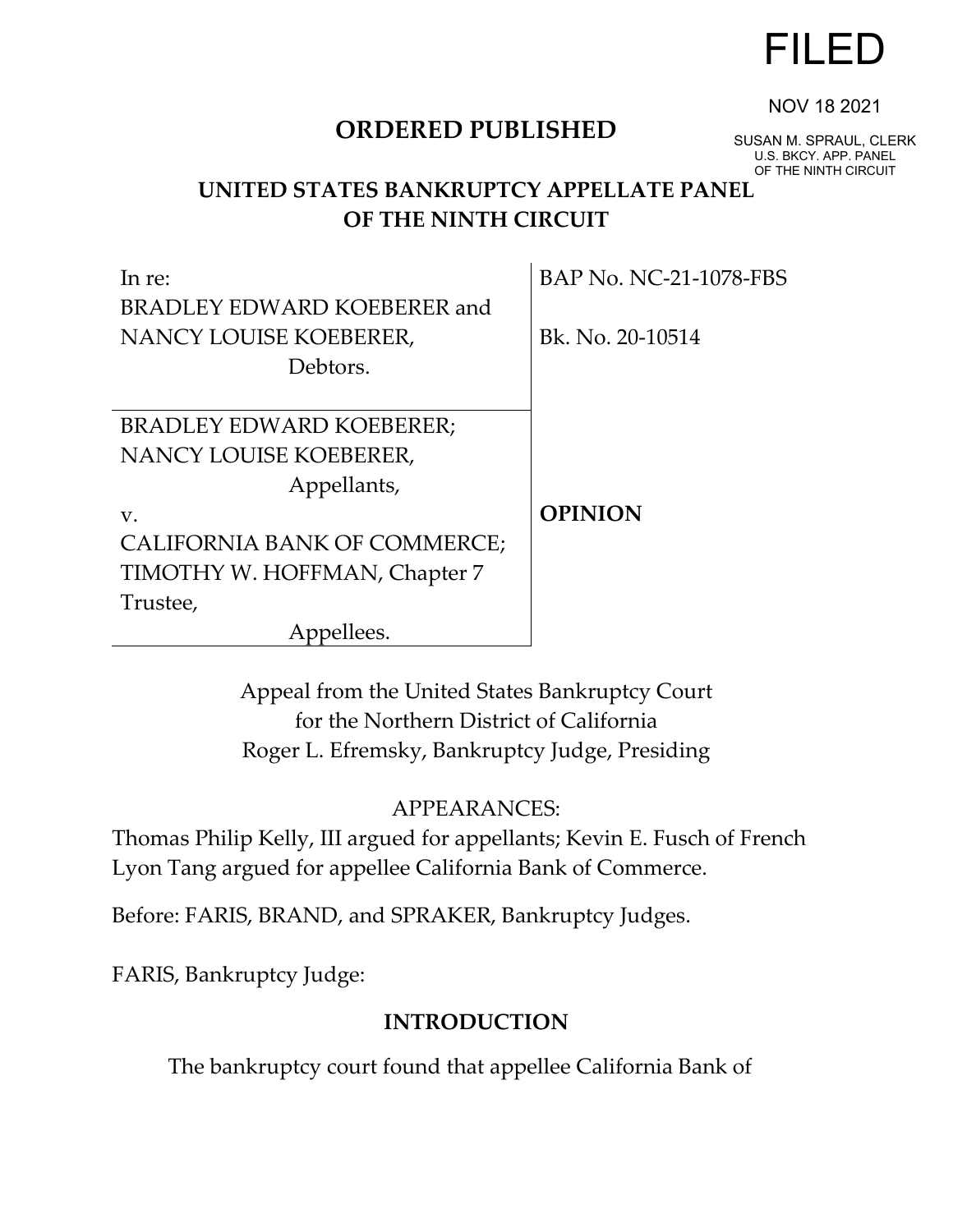Commerce (the "Bank") violated the automatic stay when it took certain postpetition steps in a prepetition action against chapter 7[1](#page-1-0) debtors Bradley Edward Koeberer and Nancy Louise Koeberer and others. However, the court declined to sanction the Bank because the Koeberers did not establish that they suffered any injury. The Koeberers appeal the bankruptcy court's ruling, arguing that it is undisputed that the Bank knowingly violated the automatic stay, so the bankruptcy court was obligated to sanction the Bank and award them fees and costs.

The court correctly held that the Bank violated the automatic stay and that the Koeberers did not prove their entitlement to actual or punitive damages. But the court erred when it determined that the Koeberers lacked standing and denied attorneys' fees and costs because the violations were "technical," without making any finding as to the reasonableness of any of the claimed fees and costs. Accordingly, we AFFIRM most of the court's judgment, but we VACATE the denial of attorneys' fees and costs and REMAND for a determination of reasonableness.

We publish to confirm that (1) postpetition prosecution of a fraudulent transfer claim against nondebtor parties violates § 362(a)(1), (2) the bankruptcy court may not deny all  $\S 362(k)$  sanctions merely because the violation of the automatic stay was "technical," and (3) the bankruptcy court may find that, in the circumstances of a particular case, a

<span id="page-1-0"></span><sup>&</sup>lt;sup>1</sup> Unless specified otherwise, all chapter and section references are to the Bankruptcy Code, 11 U.S.C. §§ 101-1532.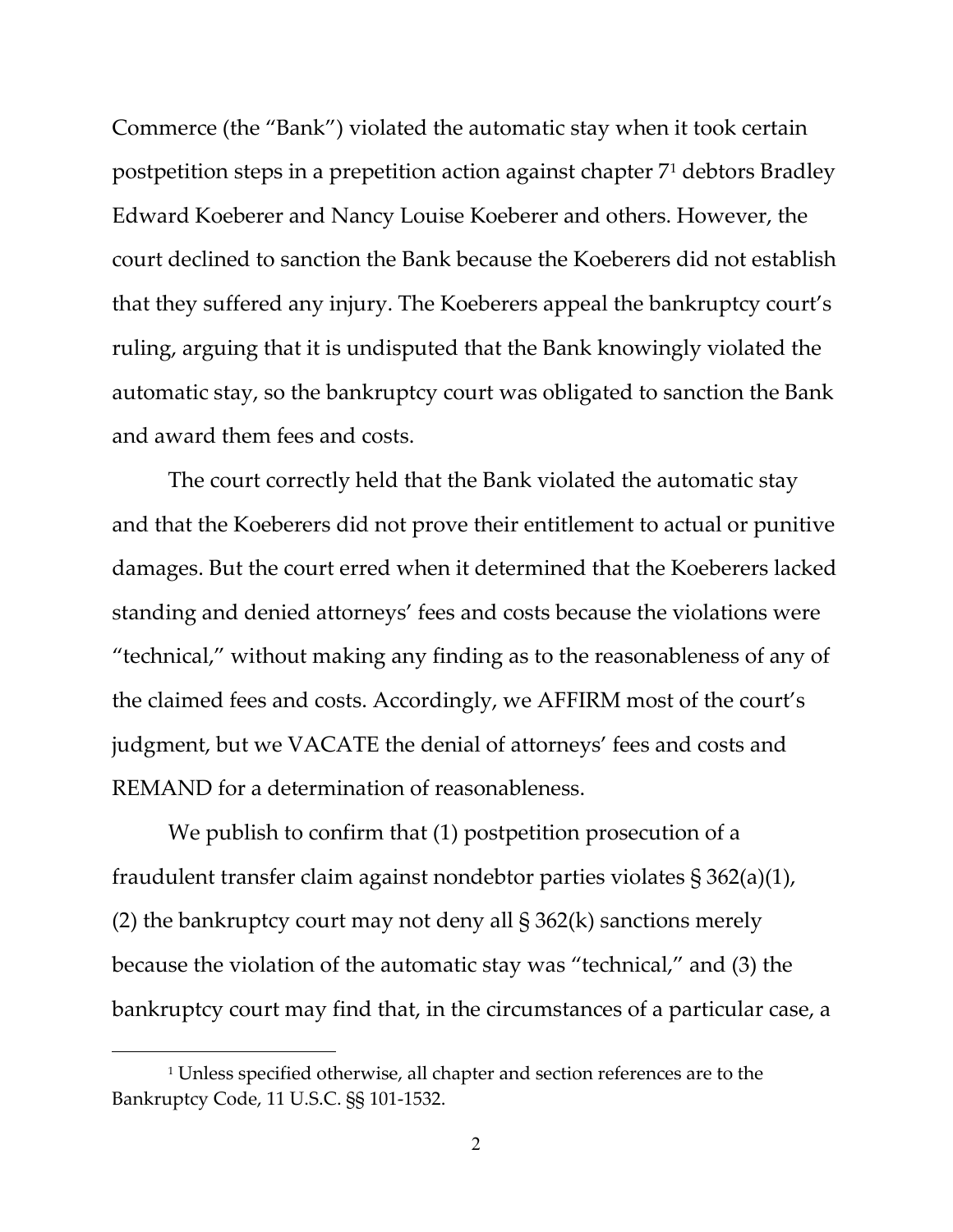reasonable attorneys' fee under § 362(k) is zero.

## **FACTS[2](#page-2-0)**

## **A. Prepetition litigation**

The Koeberers and their adult son, Bryan Koeberer ("Bryan"), were the owners of Northern Pacific Corporation ("Northern"). In 2017, the Bank loaned Northern a total of \$2.75 million. Northern offered the Bank security interests in all of its personal property. The Koeberers and Bryan personally guaranteed the loans.

In mid-2019, Northern defaulted on the loans. The Bank demanded full payment of the loan balance.

Around this time, the Koeberers created the Koeberer Irrevocable Trust dated May 17, 2019. According to the chapter 7 trustee, Timothy W. Hoffman ("Trustee"), the Koeberers transferred \$125,000 and their residence in Sonoma, California to the trust via gift deed for no consideration. Mr. Koeberer's relative, John Koeberer ("John"), was named as trustee of the trust. The Koeberers' two adult children were named as the beneficiaries of the trust.

The Bank filed a complaint in California state court against Northern, Mr. Koeberer, Mrs. Koeberer, Bryan, John, as trustee of the Koeberer Irrevocable Trust, and another individual whose role is not relevant to this

<span id="page-2-0"></span><sup>&</sup>lt;sup>2</sup> We exercise our discretion to review the bankruptcy court's docket in this case, as appropriate. *See Woods & Erickson, LLP v. Leonard (In re AVI, Inc.)*, 389 B.R. 721, 725 n.2 (9th Cir. BAP 2008).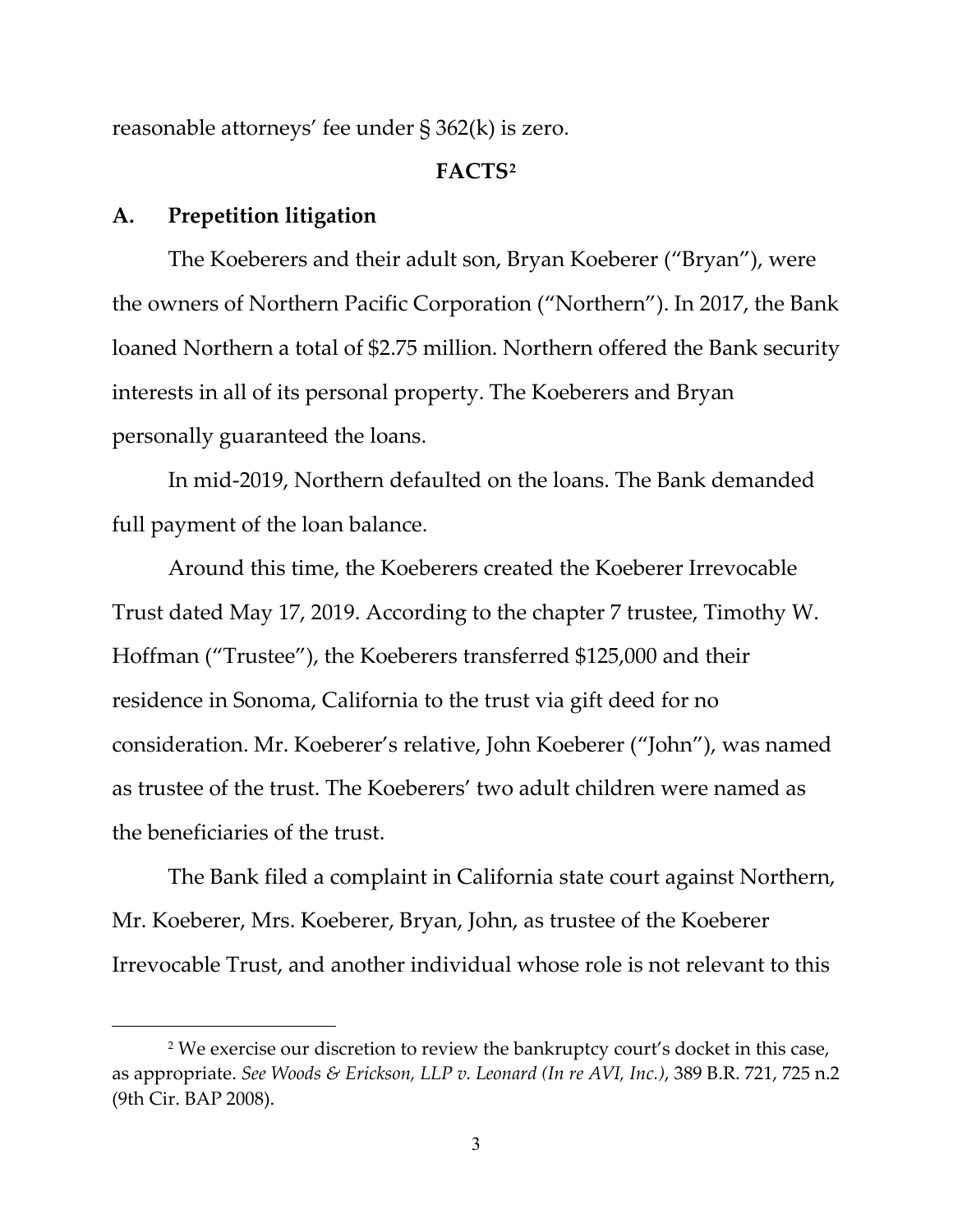appeal. The Koeberers and Bryan were represented by Aaron Hancock; John was represented by David Rosenbaum.

The state court complaint asserted various causes of action against the defendants. The sixth cause of action was for fraudulent conveyance under California's Uniform Voidable Transactions Act ("UVTA"), California Civil Code § 3439 et seq., against the Koeberers and John in his capacity as trustee. The Bank alleged that the Koeberers transferred their residence to John as trustee of their trust with actual intent to hinder, delay, or defraud the Bank.

## **B. The Koeberers' chapter 7 petition**

The Koeberers filed a chapter 7 petition on September 20, 2020. They acknowledged that they transferred their Sonoma residence and \$125,000 cash to the Koeberer Irrevocable Trust. They noted the pending state court litigation, scheduled the Bank's nonpriority unsecured claim, and listed the Bank on the creditors matrix.

A few days later, the Bank filed a notice of appearance and request for electronic notice in the bankruptcy case.

## **C. The alleged stay violation**

On or around October 8, 2020, the Bank filed in the state court a Notice of Trial. The Notice of Trial was not limited to any specific causes of action, suggesting that trial would be held on all claims against all defendants. The proof of service indicated that the Notice of Trial was served on (1) Aaron Hancock as "Defendants' Attorney," (2) David S.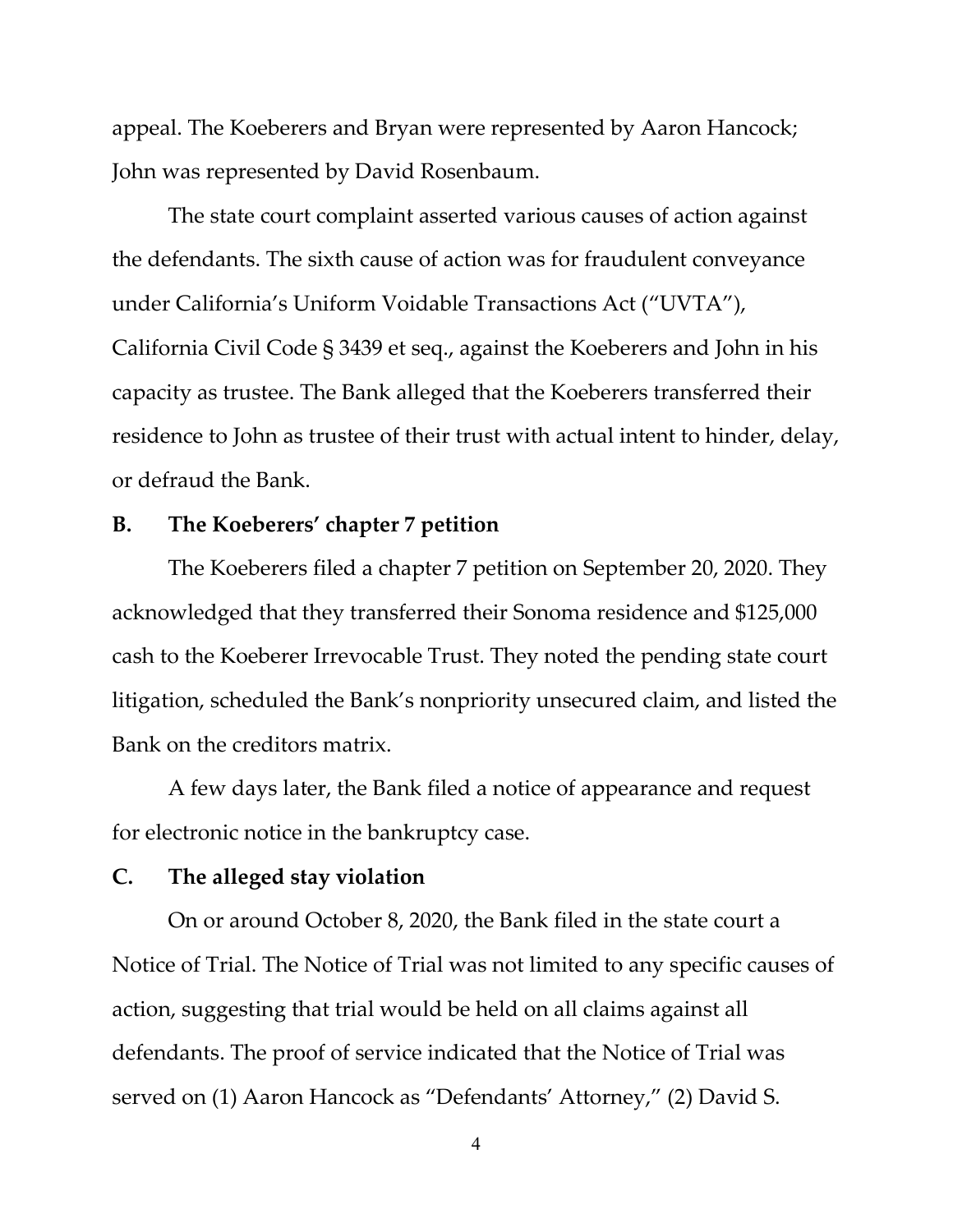Rosenbaum as attorney for John, and (3) Bryan. At this time, Mr. Hancock had apparently sought to withdraw as attorney of record for the Koeberers and Bryan; although the state court had orally granted his request, no order had been entered yet.

Also on October 8, the Bank filed a Notice of Stay informing the state court that the action was stayed as to "Bradley and Nancy Louise Koeberer only." The state court apparently rejected the Notice of Stay because it was not filed by the party requesting the stay.

On October 23, John's attorney filed a notice of stay in the state court, based on the Koeberers' bankruptcy filing. Three days later, John's attorney filed an ex parte application to continue the trial date. The Bank did not oppose the motion to continue. At the hearing on that motion, the Bank apparently informed the state court that it did not intend to proceed against the Koeberers but intended to continue litigation against the remaining defendants.

On October 28, the Koeberers' bankruptcy counsel, Thomas P. Kelly III, e-mailed counsel for the Bank, contending that the Bank had violated the automatic stay by pursuing the state court action, "[s]pecifically . . . the sixth cause of action for fraudulent conveyance pursuant to Civil Code §[ ]3439." Counsel for the Bank responded approximately ten minutes later that the Bank was "not pursuing the claims against the Koeberes [sic]. We are entitled to pursue the separate claims against the trustee of the irrevocable trust, who is a named party, as the property is not property of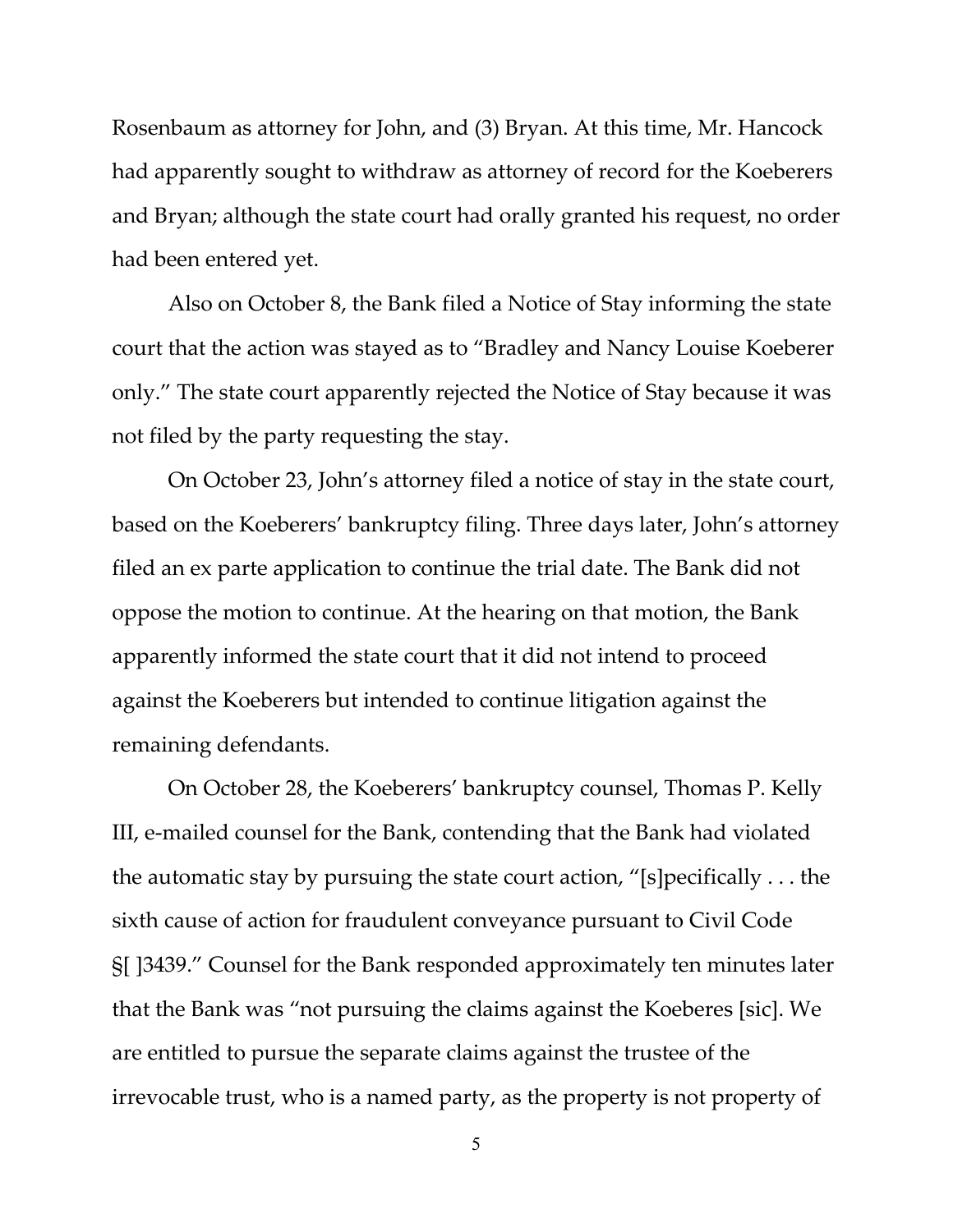the bankruptcy estate." Mr. Kelly did not respond.

The state court vacated the trial date on November 16. The case remains pending, although there has been no significant activity.

#### **D. Motion for contempt**

On November 21, 2020, the Koeberers filed a motion for contempt ("Contempt Motion") against the Bank. They asserted that the Bank knew that the Koeberers had filed their petition on September 20, yet it filed the Notice of Trial in the state court on October 8 and served it on their attorney, Mr. Hancock. They also pointed out that the Bank's counsel indicated that the Bank would continue to prosecute the fraudulent transfer claim. They requested \$5,000 plus attorneys' fees and costs.

In response, the Bank argued that it did not take any direct action against the Koeberers and only continued to pursue the remaining codefendants. It acknowledged that it had served the Notice of Trial on Mr. Hancock but explained that it did so because Mr. Hancock was still attorney of record for Bryan. It also pointed out that it informed the state court that it did not intend to prosecute the state court action against the Koeberers and told Mr. Kelly via e-mail that it was not pursuing any claim against the Koeberers.

In their reply brief, the Koeberers contended that the Bank was not pursuing claims against only the co-defendants, because the claim for fraudulent transfer against John necessarily involved the Koeberers as indispensable parties.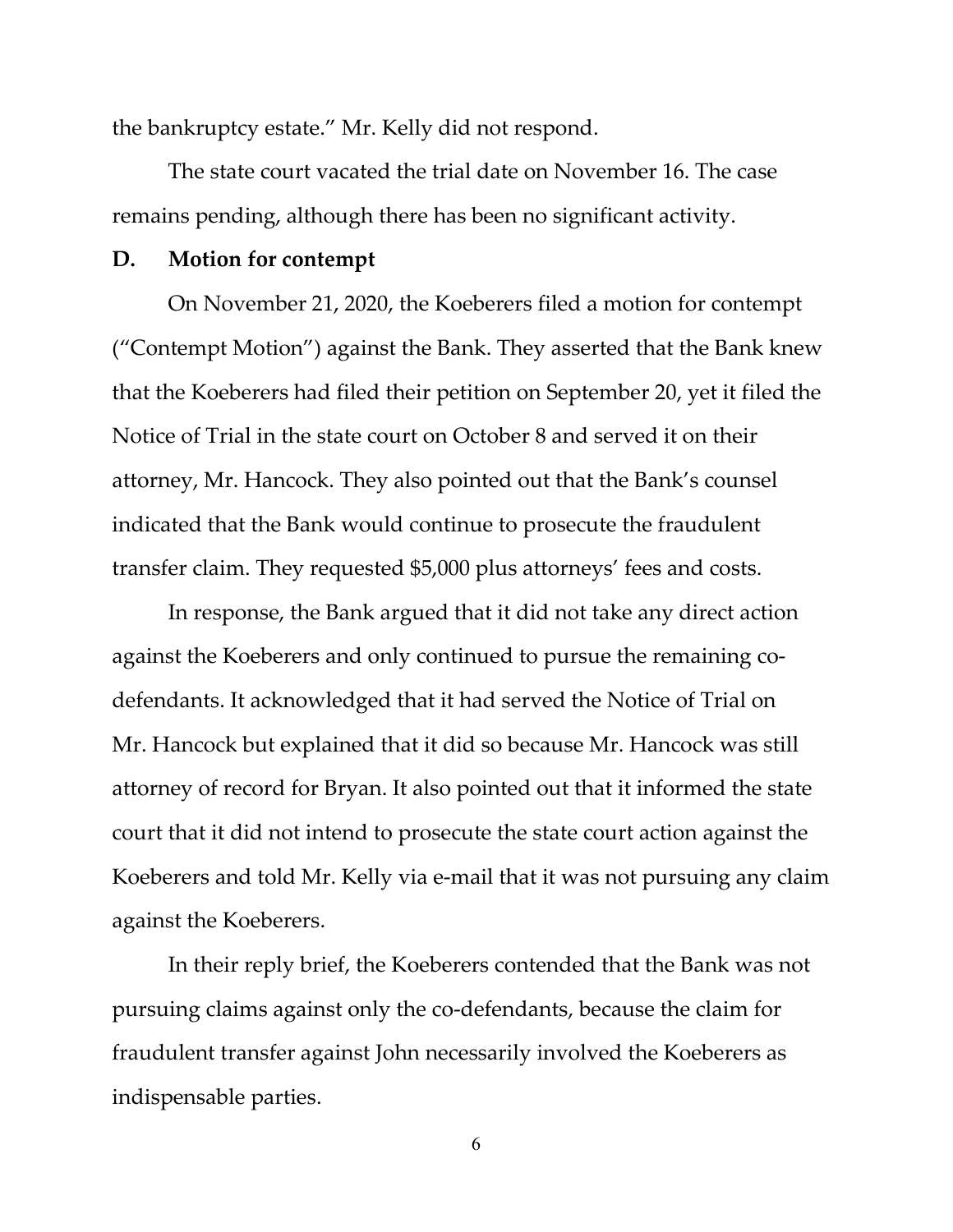After a series of hearings, the bankruptcy court denied the Contempt Motion and declined to award the Koeberers any damages. The court found that that the Bank knew of the existence of the automatic stay. It also found that the Bank filed the Notice of Trial but took no other action to advance the case. It reasoned that, under the Second Circuit's decision in *FDIC v. Hirsch (In re Colonial Realty Co.)*, 980 F.2d 125, 131-32 (2d Cir. 1992), the Bank's actions may have amounted to a violation of the automatic stay, but it was only a technical violation at most and sanctions were not warranted.

The bankruptcy court further held that the Koeberers did not have standing to bring the Contempt Motion. The bankruptcy court reasoned that the UVTA claim belonged to the bankruptcy estate, so only the Trustee had standing to bring a motion for contempt based on violation of the automatic stay as to the sixth cause of action.

The Koeberers timely appealed.

## **JURISDICTION**

The bankruptcy court had jurisdiction under 28 U.S.C. §§ 1334 and 157(b)(2)(A). We have jurisdiction under 28 U.S.C.  $\S$  158.

#### **ISSUE**

Whether the bankruptcy court erred in denying the Contempt Motion for the Bank's violation of the automatic stay.

#### **STANDARDS OF REVIEW**

"A bankruptcy court's determination that the automatic stay was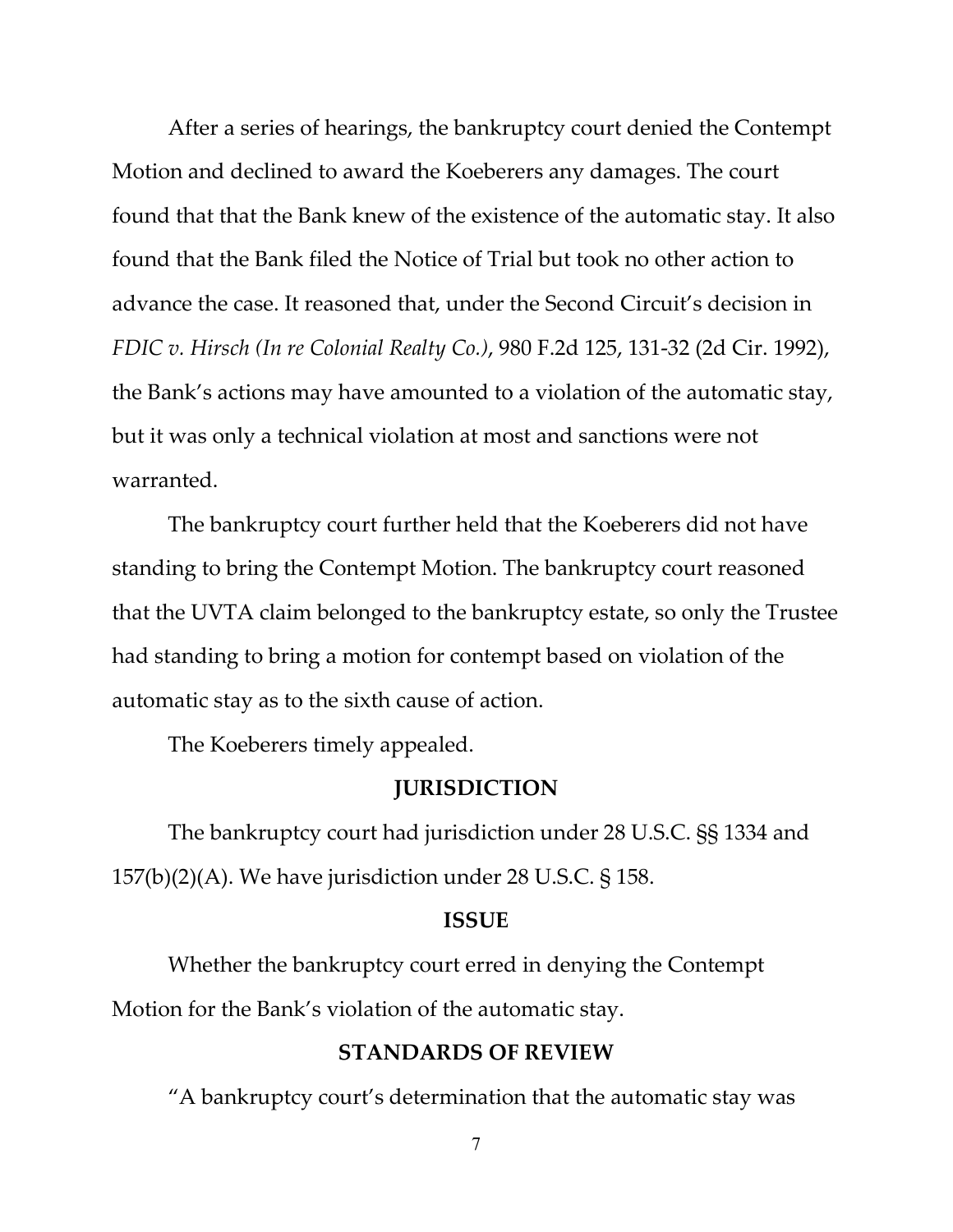violated is a question of law subject to de novo review." *Yellow Express, LLC v. Dingley (In re Dingley)*, 514 B.R. 591, 595 (9th Cir. BAP 2014), *aff'd on other grounds*, 852 F.3d 1143 (9th Cir. 2017). Similarly, we review de novo the bankruptcy court's ruling regarding the debtor's standing to prosecute a claim for violation of the automatic stay. *See Advanced Ribbons & Off. Prods., Inc. v. U.S. Interstate Distrib., Inc. (In re Advanced Ribbons & Off. Prods., Inc.)*, 125 B.R. 259, 262 (9th Cir. BAP 1991) ("The debtor's standing to assert a violation of the automatic stay is also a legal issue subject to de novo review."). "De novo review requires that we consider a matter anew, as if no decision had been made previously." *Francis v. Wallace (In re Francis)*, 505 B.R. 914, 917 (9th Cir. BAP 2014).

We review the amount of sanctions imposed for a willful violation of the stay, including an award of attorneys' fees and costs, for an abuse of discretion. *Eskanos & Adler, P.C. v. Leetien*, 309 F.3d 1210, 1213 (9th Cir. 2002) ("The amount of sanctions imposed for a willful violation of the stay is reviewed for an abuse of discretion."); *see Am.'s Servicing Co. v. Schwartz-Tallard (In re Schwartz-Tallard)*, 803 F.3d 1095, 1101 (9th Cir. 2015) (en banc) ("[C] ourts awarding fees under  $\S 362(k)$  thus retain the discretion to eliminate unnecessary or plainly excessive fees." (citation omitted)).

To determine whether the bankruptcy court has abused its discretion, we conduct a two-step inquiry: (1) we review de novo whether the bankruptcy court "identified the correct legal rule to apply to the relief requested" and (2) if it did, we consider whether the bankruptcy court's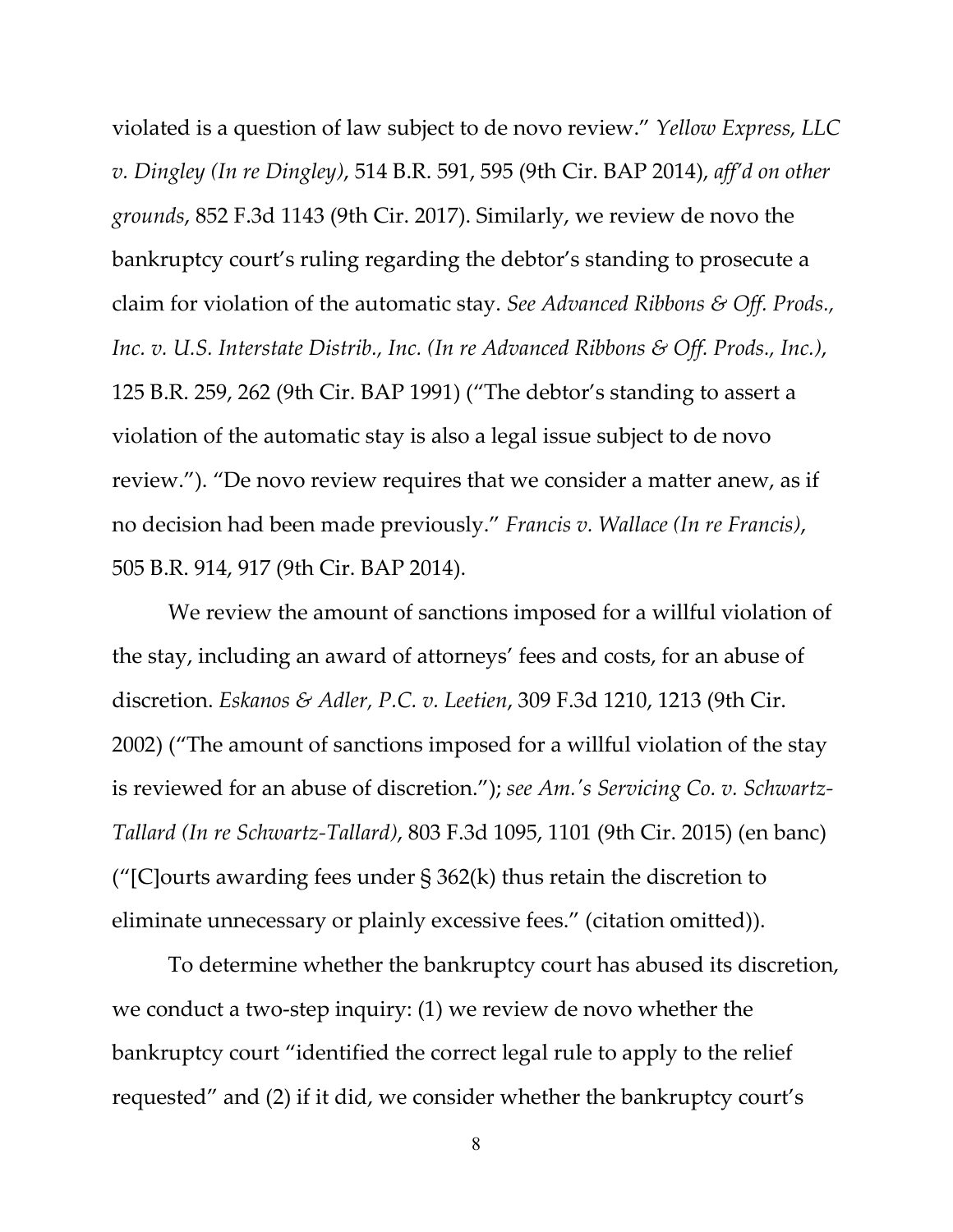application of the legal standard was illogical, implausible, or without support in inferences that may be drawn from the facts in the record. *United States v. Hinkson*, 585 F.3d 1247, 1262-63 & n.21 (9th Cir. 2009) (en banc).

We review the court's underlying factual findings, including whether the violation was willful, for clear error. *Eskanos & Adler, P.C.*, 309 F.3d at 1213. Factual findings are clearly erroneous if they are illogical, implausible, or without support in the record. *Retz v. Samson (In re Retz)*, 606 F.3d 1189, 1196 (9th Cir. 2010). If two views of the evidence are possible, the court's choice between them cannot be clearly erroneous. *Anderson v. City of Bessemer City*, 470 U.S. 564, 573-74 (1985).

#### **DISCUSSION**

#### **A. The Bank violated the automatic stay.**

The Koeberers argue that the bankruptcy court erred in denying the Contempt Motion because the Bank knew of the automatic stay yet chose to actively pursue them in the state court action. The bankruptcy court held that the Bank violated the automatic stay when it served the Notice of Trial and sought to pursue the UVTA claim. The court went on to characterize the violation as technical. We agree with the first part of this holding but disagree with the second.

The filing of a chapter 7 petition automatically creates an estate containing all legal and equitable interests of the debtor in property as of the commencement of the case. The trustee administers the estate and is the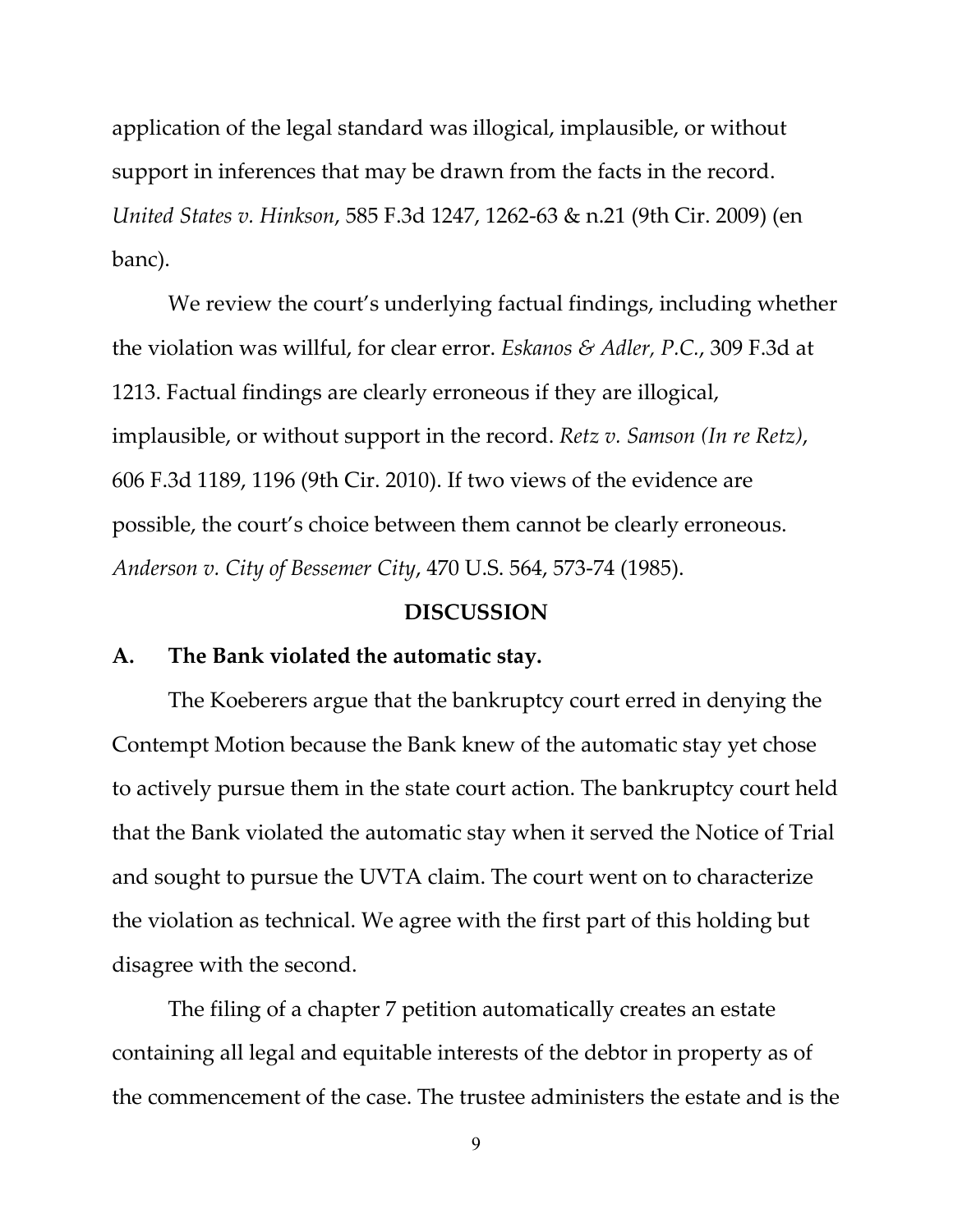representative of the estate. *Mwangi v. Wells Fargo Bank, N.A. (In re Mwangi)*, 764 F.3d 1168, 1173 (9th Cir. 2014).

The filing of a petition also gives rise to the automatic stay that "effect[s] an immediate freeze of the *status quo* by precluding and nullifying post-petition actions, judicial or nonjudicial, in nonbankruptcy fora against the debtor or affecting the property of the estate." *Id.* (quoting *Hillis Motors, Inc. v. Haw. Auto. Dealers' Ass'n*, 997 F.2d 581, 585 (9th Cir. 1993)).

The subsections of § 362(a) describe the actions that are subject to the automatic stay. The relevant subsections are  $\S 362(a)(1)$  and  $(a)(3)$ . Subsection (a)(1) provides that a bankruptcy petition operates as a stay of:

**the commencement or continuation . . . of a judicial**, administrative, or other **action or proceeding against the debtor** that was or could have been commenced before the commencement of the case under this title, **or to recover a claim against the debtor** that arose before the commencement of the case under this title[.]

§ 362(a)(1) (emphasis added). Section 362(a)(1) thus applies to two types of actions. The first clause applies to any action against the debtor that was filed, or could have been filed, before the bankruptcy filing. The second clause applies to any action to recover a claim against the debtor that arose prepetition.

Subsection (a)(3) provides that the stay also applies to "any act to obtain possession of property of the estate or of property from the estate or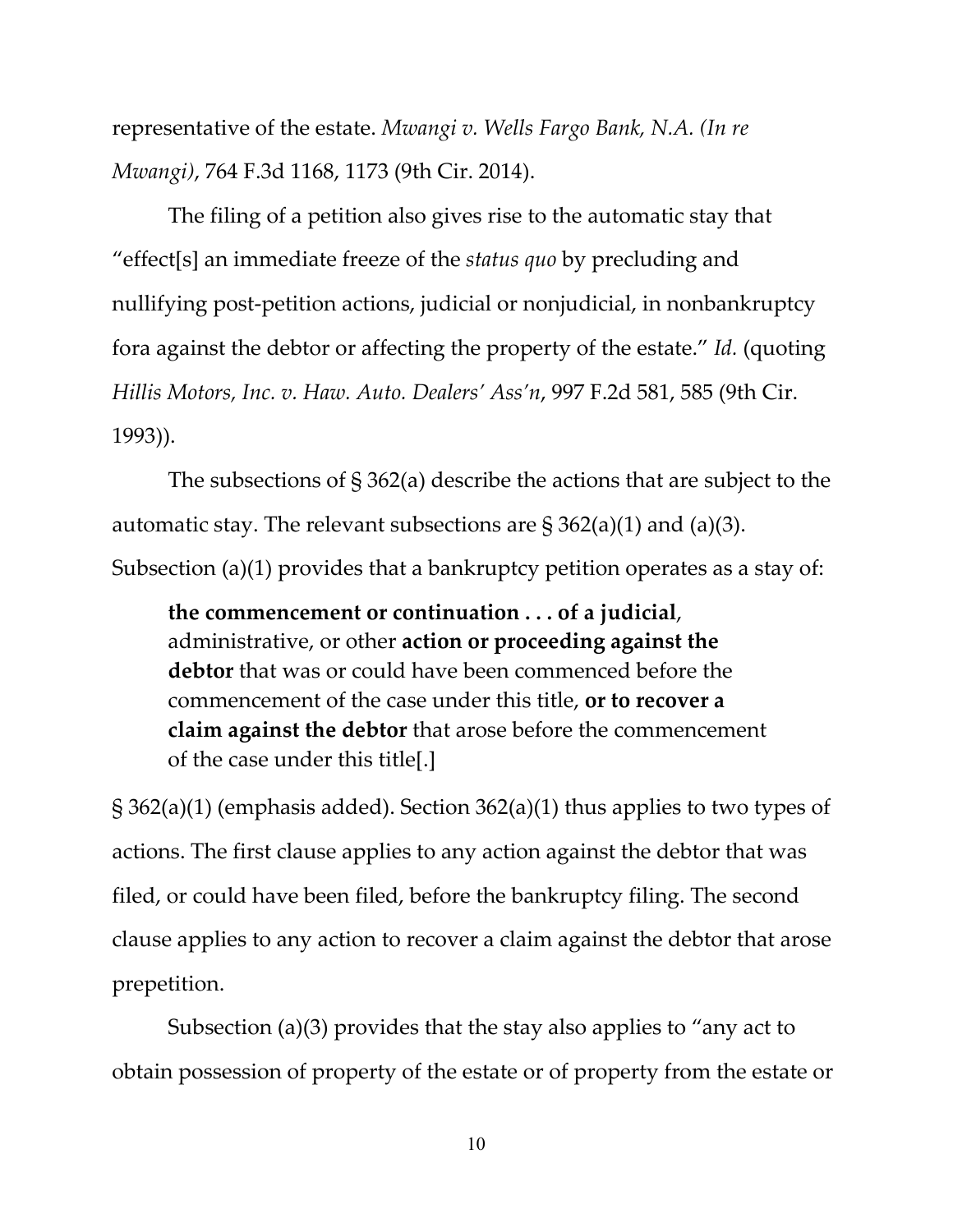to exercise control over property of the estate[.]"

Section  $362(k)(1)$  provides that "an individual injured by any willful violation of a stay provided by this section shall recover actual damages, including costs and attorneys' fees, and, in appropriate circumstances, may recover punitive damages." "A willful violation is satisfied if a party knew of the automatic stay, and its actions in violation of the stay were intentional." *Eskanos & Adler, P.C.*, 309 F.3d at 1215.

The movant "bears the burden of proving, by a preponderance of the evidence, that she suffered damages caused by the stay violations. A debtor must support a claim for damages with reasonable certainty." *Moore v. Ass'n of Apartment Owners of the Windsor* (*In re Moore)*, 488 B.R. 120, 127-28 (D. Haw. 2013) (citations omitted).

## **1. The Bank was aware of the automatic stay.**

There is no dispute that the Bank knew of the automatic stay and knew that it applied to at least part of its state court complaint against the Koeberers. The Bank received notice of the bankruptcy petition and filed an appearance and a request for electronic notification in the bankruptcy court. It also filed a notice of stay in the state court action (which was rejected) and told the state court that it was aware of the bankruptcy case and would not pursue the state court action as to the Koeberers.

# **2. The Bank violated the automatic stay by "continuing" the state court action.**

Despite knowledge of the automatic stay, the Bank filed the Notice of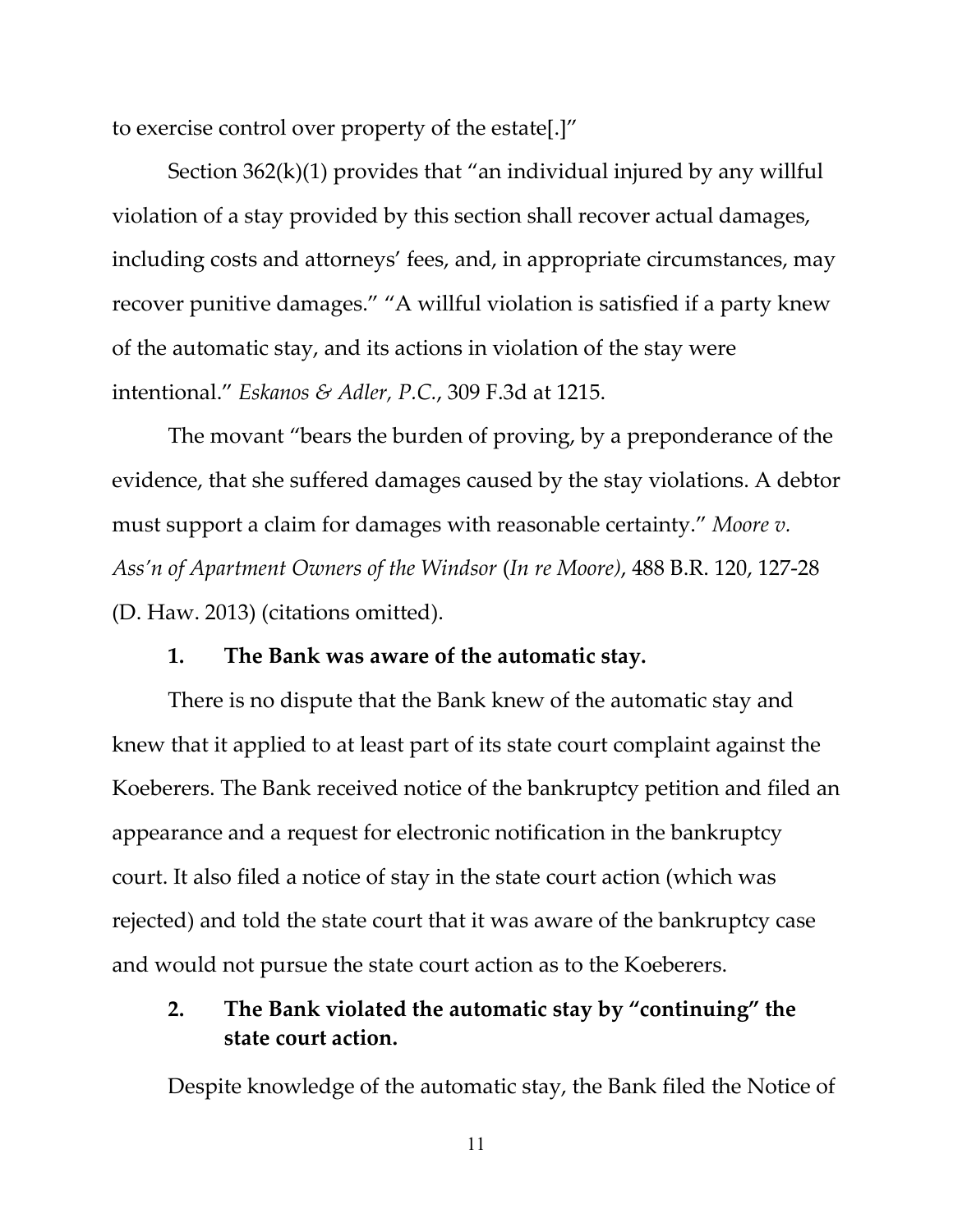Trial and intended to prosecute the UVTA claim against the Koeberers' codefendants. We agree with the bankruptcy court that these acts violated the automatic stay.

### **a. The Bank violated § 362(a)(1).**

By filing the Notice of Trial, the Bank violated the first clause of  $\S 362(a)(1)$  because doing so "continu[ed] ... a judicial ... action or proceeding against the debtor that was . . . commenced before" the Koeberers commenced their bankruptcy case. Filing the Notice of Trial changed the status quo that existed when the Koeberers filed their bankruptcy petition because it stated that the case would go to trial on a specific date, presumably against all parties and on all causes of action. *Cf. Perryman v. Dal Poggetto (In re Perryman)*, 631 B.R. 899, 904 (9th Cir. BAP Oct. 8, 2021) (stating that actions that do not disturb the status quo are not violative of the automatic stay).

In an apparent attempt to avoid a violation, the Bank also filed a Notice of Stay that the automatic stay applied to the Koeberers. But the state court's refusal to accept the notice thwarted this attempt. The state court's reason for doing so was incorrect, but the Bank's failure to do anything in response for several weeks is both unexplained and unexcused. As a result, the case was set to proceed on all claims and against all parties. In short, the Notice of Trial was an act to continue the case against the Koeberers in violation of  $\S 362(a)(1)$ .

Filing the Notice of Trial also violated the second clause of  $\S 362(a)(1)$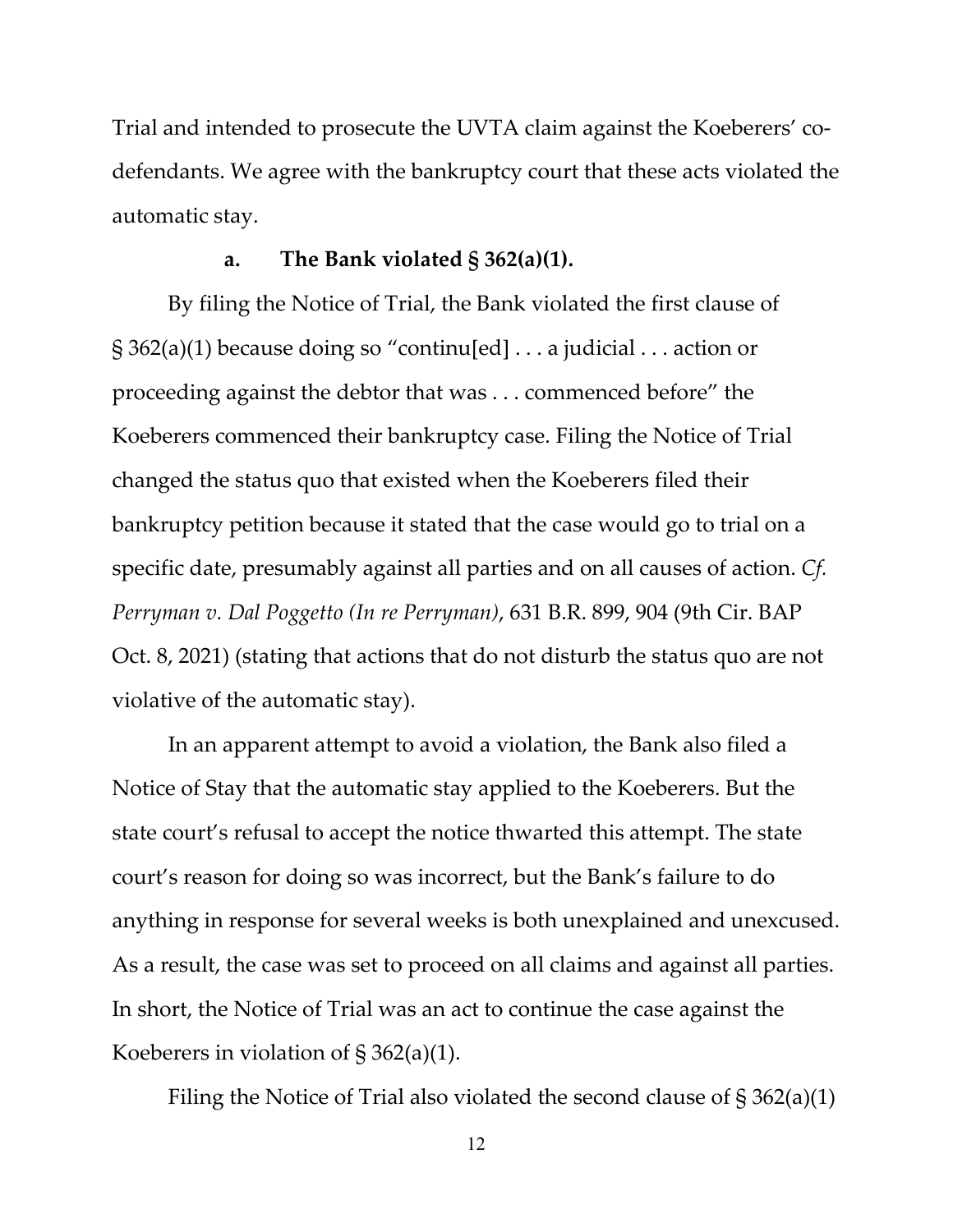because prosecuting the claims under the UVTA was the "continuation . . . of a judicial . . . action or proceeding . . . to recover a claim against the debtor that arose before the commencement of" the Koeberers' bankruptcy case. The Bank made no attempt to rectify this violation. Instead, the Bank insisted that there was no violation at all because the stay did not apply. The Bank was wrong. As the Second Circuit held in *Colonial Realty*:

Section 362(a)(1) provides that actions "against the debtor" or "to recover a claim against the debtor" are subject to the automatic stay. The latter category must encompass cases in which the debtor is not a defendant; it would otherwise be totally duplicative of the former category and pure surplusage. Upon analysis, a third-party action to recover fraudulently transferred property is properly regarded as undertaken "to recover a claim against the debtor" and subject to the automatic stay pursuant to  $\S 362(a)(1)$ .

980 F.2d at 131-32. It concluded that a fraudulent transfer claim was subject to the automatic stay because "it is an 'action . . . to recover a claim against the debtor' within the meaning of § 362(a)(1)." *Id.* at 132.

We agree with the bankruptcy court that *Colonial Realty* was wellreasoned and that the Ninth Circuit would follow it. *See* 5 Collier on Bankruptcy § 548.01[2][b][i] (Richard Levin & Henry J. Sommer eds., 16th ed.) (citing *Colonial Realty* and stating that § 362(a)(1) "has been held to apply to a creditor's fraudulent transfer action against a transferee from the debtor to the extent that the action seeks satisfaction of a claim against the debtor. The argument here is that the creditor's action is an effort to collect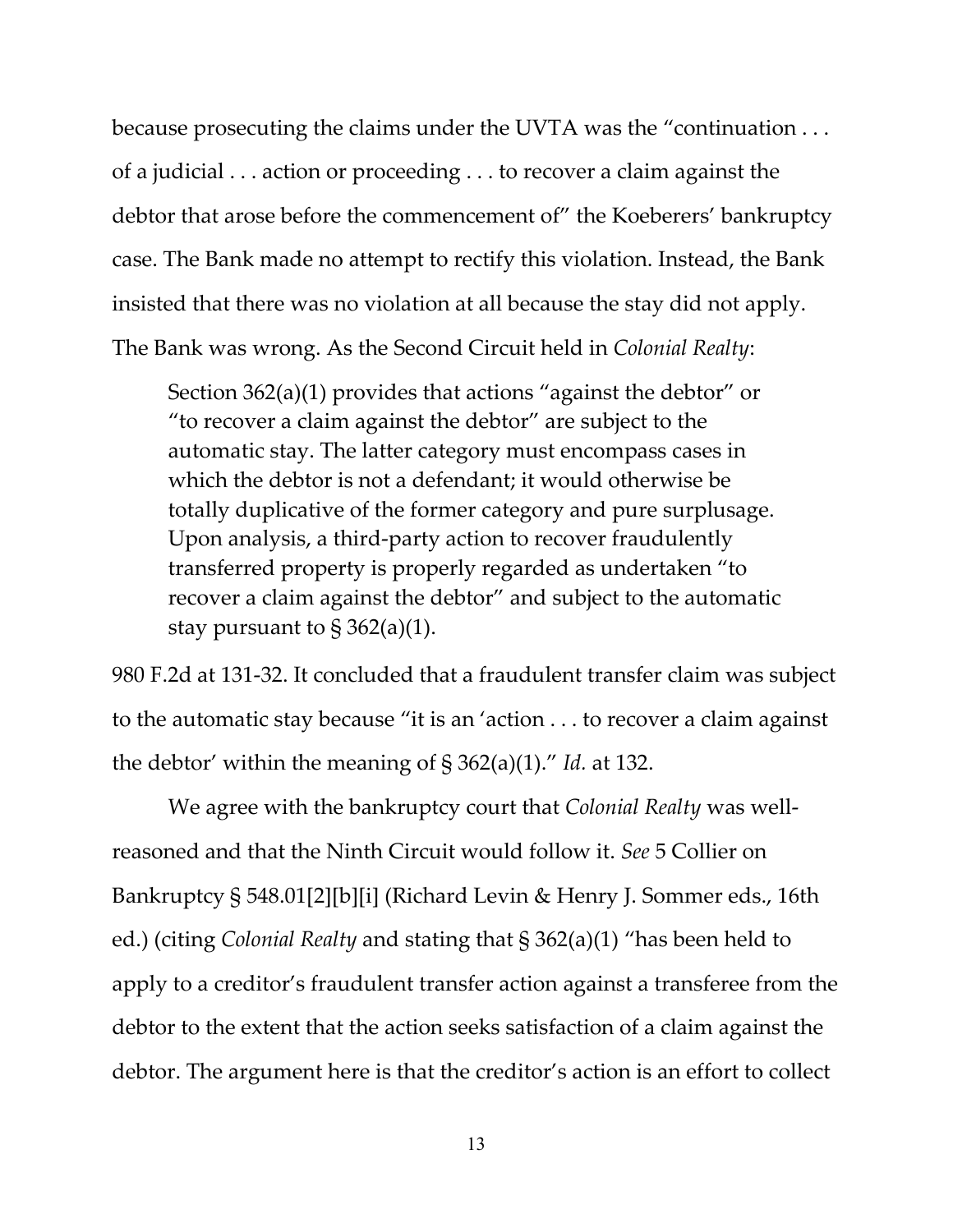a claim owed by the debtor, and thus is stayed by the express wording of paragraph  $(1)$ .").<sup>[3](#page-13-0)</sup>

The bankruptcy court correctly held that the Bank's actions violated § 362(a)(1).

## **b. The Bank violated § 362(a)(3).**

The Bank also violated subsection (a)(3) by continuing to pursue the UVTA claim, because that claim belonged to the Koeberers' bankruptcy estate.

A fraudulent conveyance action becomes property of the estate upon the filing of a bankruptcy petition. *See In re Mark One Corp.*, 619 B.R. 423, 439 (Bankr. E.D. Cal. 2020) (holding that recovery on an action for "preferences or fraudulent conveyances" "is clearly within the rights of the bankruptcy estate to recover fraudulent conveyances"). "The trustee's

<span id="page-13-0"></span><sup>&</sup>lt;sup>3</sup> The Koeberers argue that the Bank's pursuit of the UVTA claim also violated the first clause of  $\S 362(a)(1)$  because they were indispensable parties to that claim. We disagree. Most courts hold that the transferor is not a necessary party to such an action. *See In re Silverman*, 603 B.R. 498, 502 (Bankr. D.N.M. 2019) (surveying nationwide decisions and concluding that "[c]ase law makes clear that the transferor is not a necessary party to an avoidance action brought against the transferee if the transferor did not retain any interest in the transferred property"); *Takiguchi v. MRI Int'l, Inc.*, Case No. 2:13-CV-01183-JAD-VCF, 2015 WL 13677808, at \*2 (D. Nev. Jan. 23, 2015) (surveying cases and holding that "the weight of authority is that a transferor is indispensable only where he has retained an interest in the conveyed property"); *Still v. Hopkins (In re Hopkins)*, 494 B.R. 306, 315 (Bankr. E.D. Tenn. 2013) ("In a suit to set aside a fraudulent conveyance, the grantor is not an indispensable party defendant where he has retained no interest, either legal or equitable, in the property conveyed." (citation omitted)). But it does not matter because, as *Colonial Realty* makes clear, the second clause of § 362(a)(1) applies to actions to collect claims against the debtor regardless of whether the debtor is a party to the action.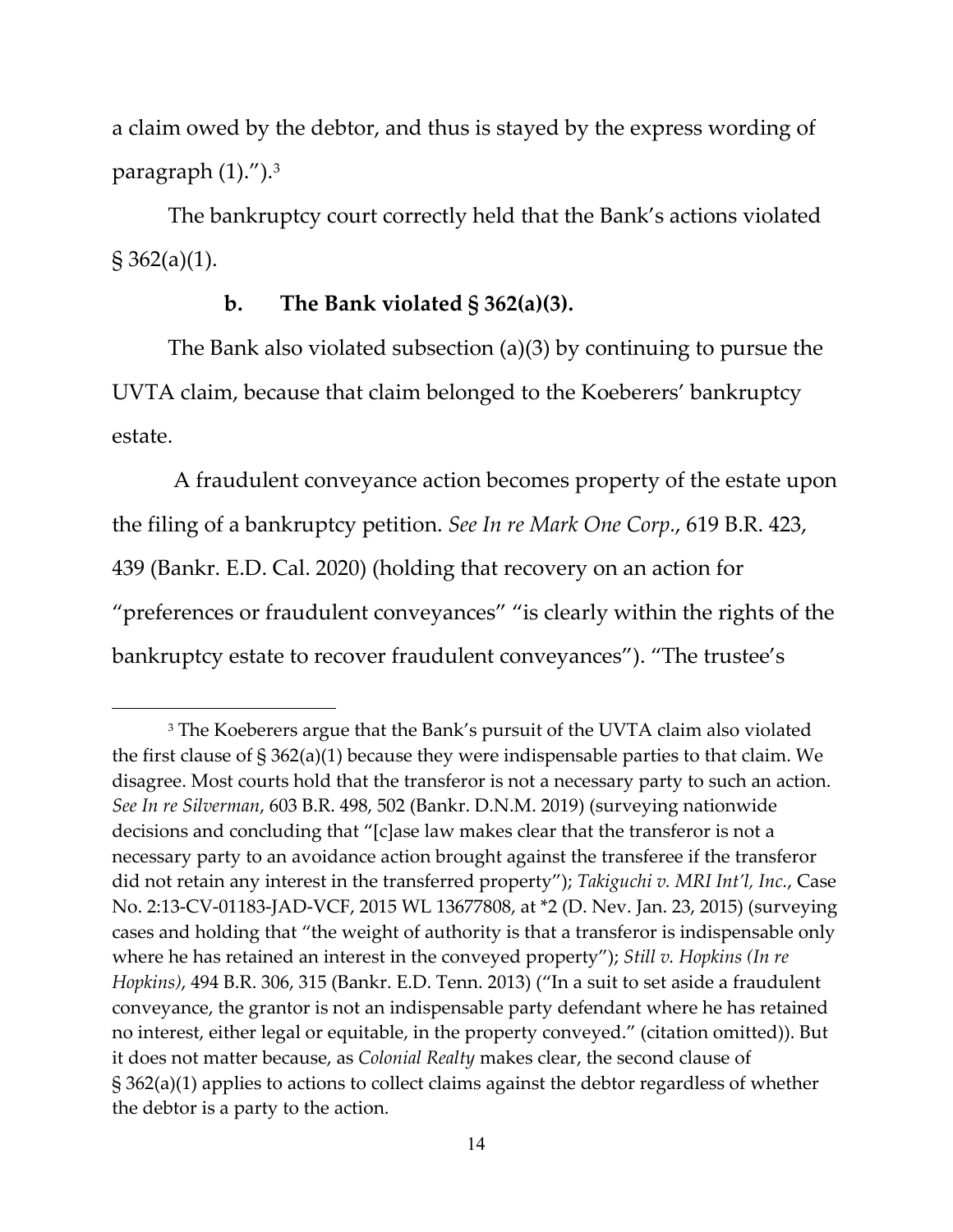standing to sue on behalf of the estate is exclusive; a debtor's creditors cannot prosecute such claims belonging to the estate absent abandonment." *Capriati Constr. Corp. v. SPER, Inc. (In re Capriati Constr. Corp.)*, BAP No. NV-17-1200-BHTa, 2018 WL 1404439, at \*5 (9th Cir. BAP Mar. 20, 2018) (citing *Estate of Spirtos v. One San Bernardino Cnty. Super. Ct.*, 443 F.3d 1172, 1175 (9th Cir. 2006)).

The Notice of Trial stated that the entire case would proceed to trial. As to the UVTA claim against John, this was an act to "exercise control over property of the estate" that violated § 362(a)(3). *See id.* at \*6 ("We conclude that [creditor's] fraudulent transfer claim asserted in the state court action was property of [chapter 11 debtor-in-possession's] bankruptcy estate by virtue of § 544(b) once [debtor] filed its bankruptcy petition, and such claim could only be pursued by [debtor-inpossession]."). The Bank never took any steps to reverse its position and comply with § 362(a)(3). Instead, the Bank doubled down on its position when its counsel confirmed to the Koeberers' counsel that the Bank would pursue the UVTA claim against John. It was only when the state court vacated the trial date that the Bank stopped pressing the UVTA claims.

Thus, the Bank also violated § 362(a)(3).

# **3. The bankruptcy court erred in holding that the Koeberers lacked standing to assert a stay violation.**

The bankruptcy court also held that the Koeberers lacked standing to assert a stay violation based on the Bank's continued pursuit of the UVTA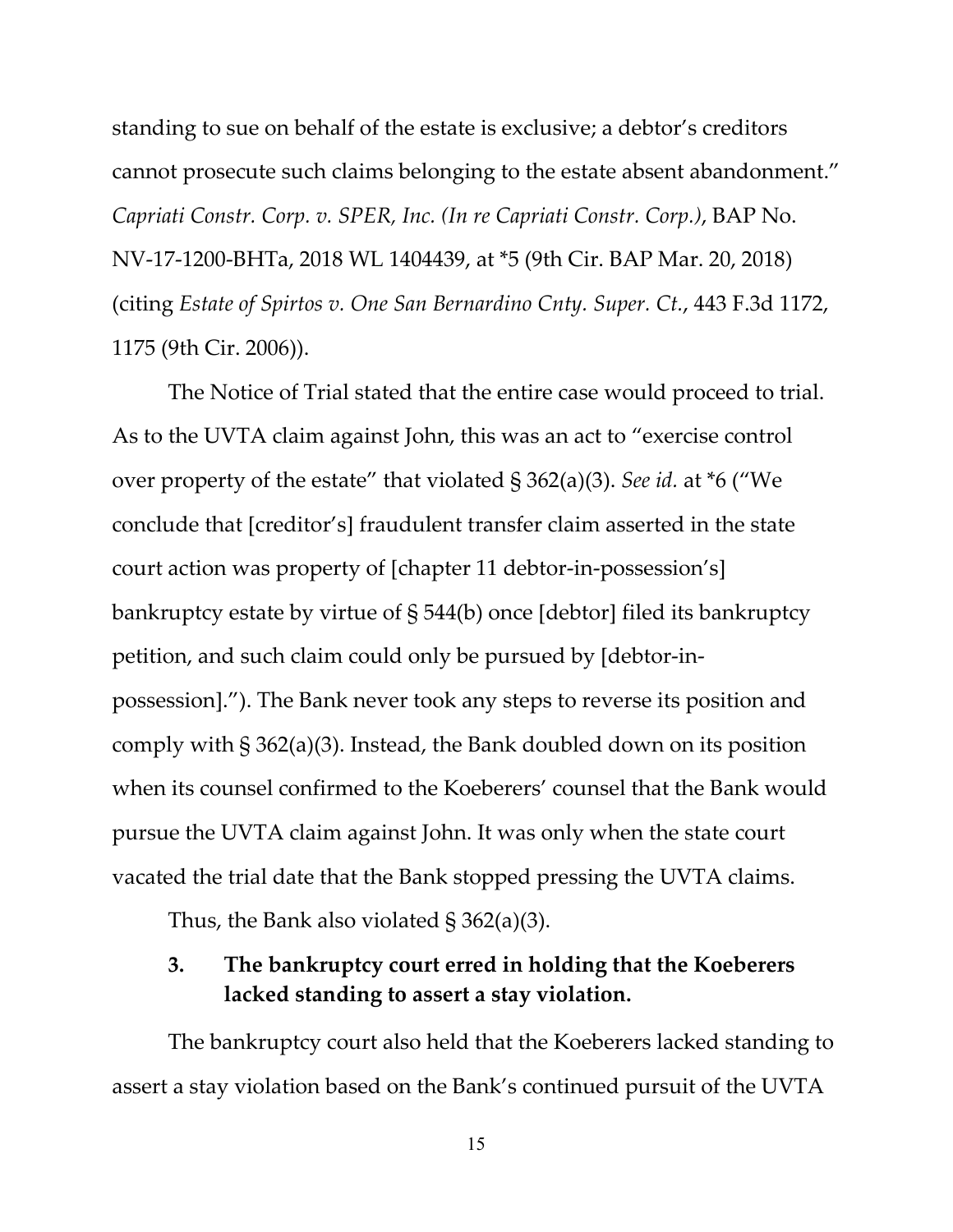claim, because the claim belonged to the bankruptcy trustee, and not the Koeberers. This decision was partly correct and partly erroneous.

We agree with the bankruptcy court that the Koeberers lacked standing to assert a violation of § 362(a)(3). The bankruptcy court correctly stated that the Koeberers did not own the UVTA claim. Rather, that claim belonged to the estate, represented exclusively by the trustee. *See, e.g.*, *Zavala v. Wells Fargo Bank, N.A. (In re Zavala)*, 444 B.R. 181, 191 (Bankr. E.D. Cal. 2011) (holding, with regard to  $\S 362(a)(3)$ , that "[w] hile a debtor may seek recovery of damages when the automatic stay is violated as to that debtor, such a remedy does not grant the debtor 'co-trustee' like powers to control property of the estate. The Debtors may not assert rights of the bankruptcy estate against third-parties, such as the alleged claim for violating the automatic stay as it applies to property of the estate"). Thus, interference with the UVTA claim could have harmed only the estate and could not have subjected the Koeberers to any actual damages.

Nevertheless, § 362(a)(1) protected the Koeberers. When a creditor takes some action against the debtor, whom the automatic stay is meant to protect, the debtor has standing to raise a violation of the automatic stay. *See Rogers v. NationsCredit Fin. Servs. Corp.*, 233 B.R. 98, 106 (N.D. Cal. 1999) ("Defendant also adds a footnote alleging that Plaintiff lacks standing to seek a claim for relief for violation of the automatic stay, as such relief is property of the estate and thus the claim must be brought by the Trustee. Defendant is mistaken. As noted above, a primary purpose of the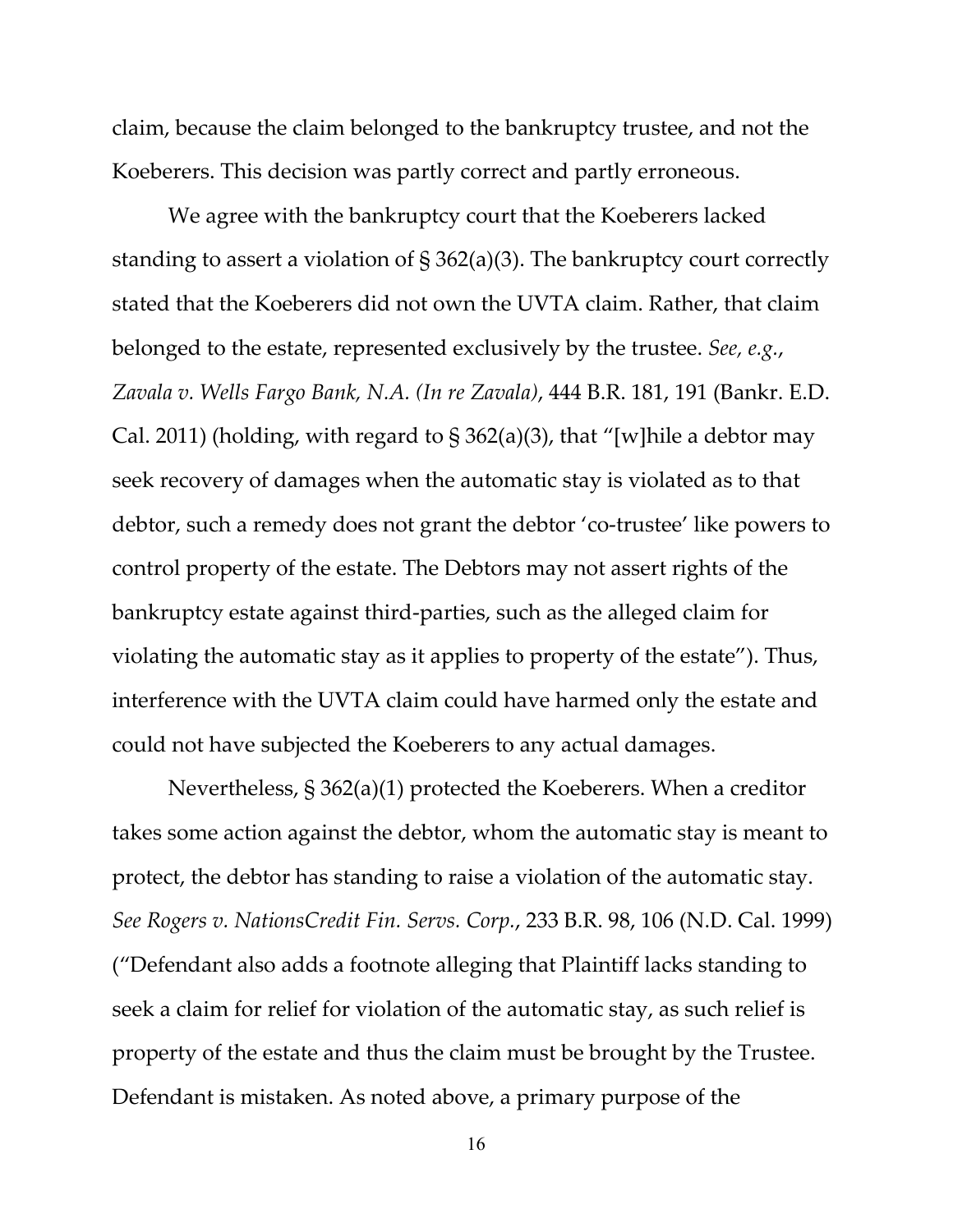automatic stay provision of § 362 is to protect the interests of the **individual debtor***.*").

As we have noted, the automatic stay protected the Koeberers from any action to collect their prepetition debts, even actions to which they were not (or were not required to be) parties. § 362(a)(1). The Notice of Trial continued the state court action and appeared to be indiscriminately directed at all parties, including the Koeberers, concerning all causes of action. They had standing to protect their interests. *See James v. Wash. Mut. Sav. Bank (In re Brooks)*, 871 F.2d 89, 90 (9th Cir. 1989) (Congress "limited standing [under § 362] to those Congress designated as beneficiaries of the stay." (discussing *Magnoni v. Globe Inv. & Loan Co. (In re Globe Inv. & Loan Co.)*, 867 F.2d 556 (9th Cir. 1989))).

# **4. The court erred when it denied § 362(k) sanctions because the Bank's violations were "technical."**

The bankruptcy court held that sanctions were not warranted because the Bank committed only technical violations of the automatic stay. It found that the Bank "took no other action to advance the sixth cause of action" and then "stood down."

The statement that "technical" violations are undeserving of sanctions under § 362(k) was error. Section 362(k) provides that the court "shall" award sanctions to "any individual injured" by "**any** willful violation of a stay provided by" § 362. § 362(k) (emphasis added); *see In re Schwartz-Tallard*, 803 F.3d at 1101 ("§ 362(k) is best read as authorizing an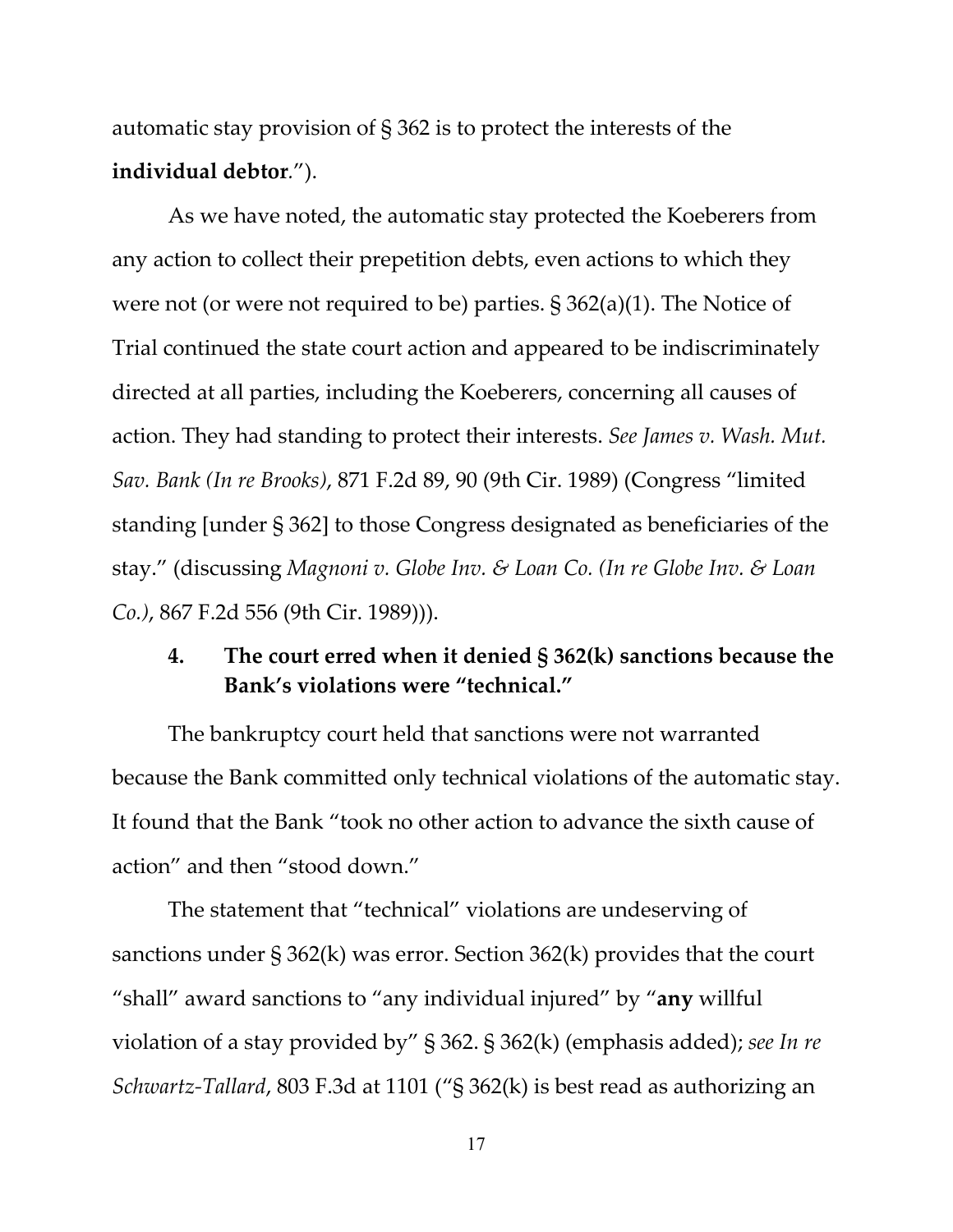award of attorney's fees incurred in prosecuting an action for damages under the statute. . . . § 362(k) makes such fee awards mandatory rather than discretionary . . . ."). While the moving party must show "injury," and the court may consider the severity of the violation when deciding the amount of sanctions, there is no category of violations so minor that it automatically negates the mandatory language of  $\S 362(k).4$  $\S 362(k).4$ 

# **B. The bankruptcy court did not err when it denied actual and punitive damages.**

The bankruptcy court found that the Koeberers suffered no "actual damage" as a result of the Bank's violations. We discern no error. The bankruptcy court had discretion to withhold § 362(k) sanctions where the creditor's conduct was not egregious and the debtors allege that they "were inconvenienced and annoyed" but demonstrate "no actual damages."

<span id="page-17-0"></span><sup>&</sup>lt;sup>4</sup> A violation of the automatic stay can also be a contempt of court. In such a case, a court may withhold all contempt remedies if the violation was "technical." *Cables & Accessories, Inc., v. Brewer (In re Cables & Accessories, Inc.)*, 92 F. App'x 435, 437 (9th Cir. 2004) (holding that "[t]he bankruptcy court did not abuse its discretion by refusing to hold Brewer in civil contempt for its technical violation of the automatic stay"). But § 362(k), and not the court's contempt powers, governs this case, and the plain language of that section does not permit an exception for "technical" violations.

This panel has expressed some support for "the idea that a technical violation of stay will not necessarily make that violation void." *Wash. Mut. Sav. Bank v. James (In re Brooks)*, 79 B.R. 479, 481 (9th Cir. BAP 1987), *aff'd on other grounds*, 871 F.2d 89 (9th Cir. 1989); *see also Jones v. Wingo (In re Wingo)*, 89 B.R. 54, 57 (9th Cir. BAP 1988) (stating in dicta that "[t]here are situations in which a technical violation of the stay will not necessarily render that violation void"). The Ninth Circuit has expressly "refrain[ed] from addressing the validity of the *Brooks* exception." *Schwartz v. United States (In re Schwartz)*, 954 F.2d 569, 574-75 (9th Cir. 1992). This case does not present the issue of whether a transfer is void or voidable.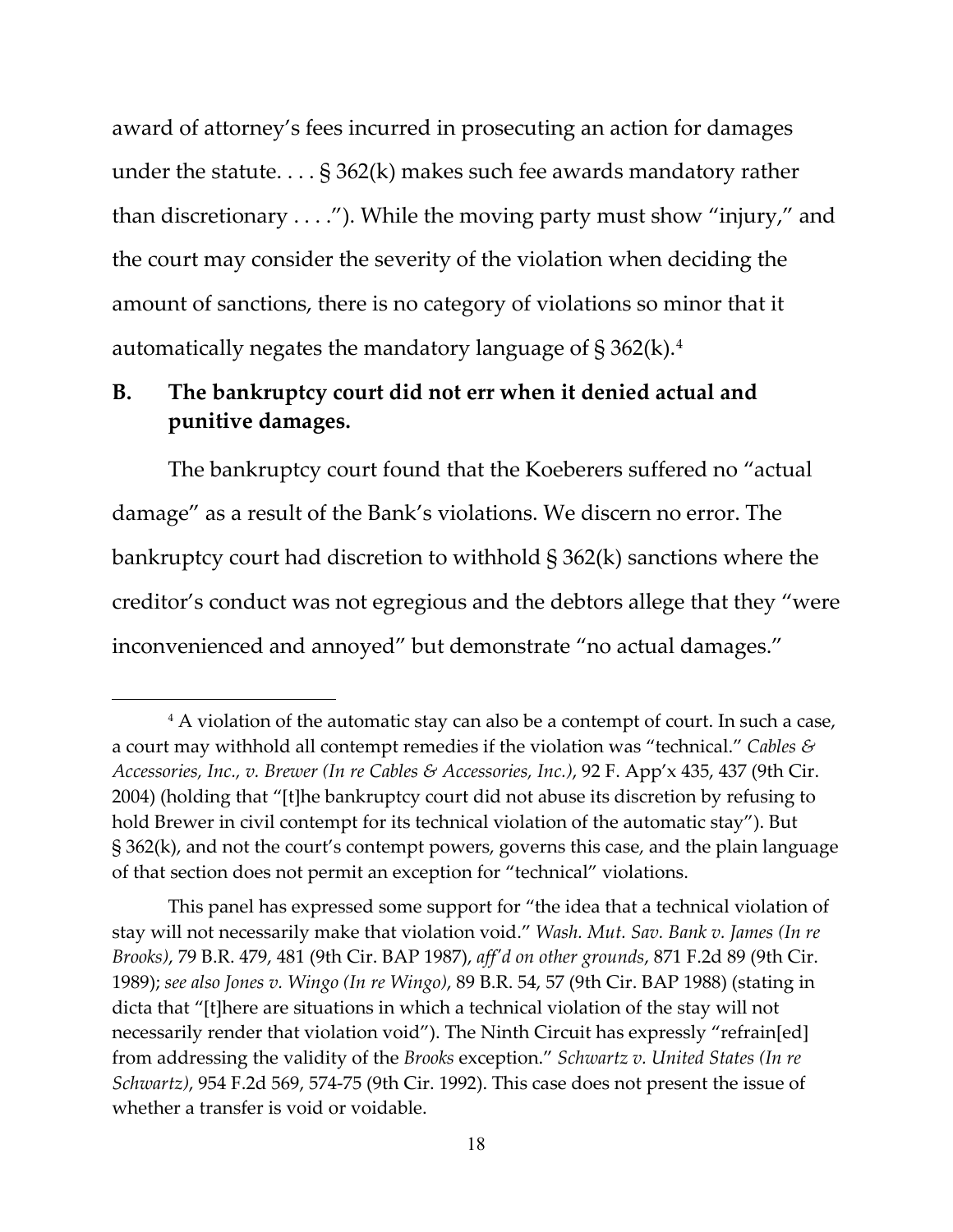*McHenry v. Key Bank (In re McHenry)*, 179 B.R. 165, 168 (9th Cir. BAP 1995) (construing § 362(h), the predecessor of § 362(k)). Although the Koeberers' motion claimed \$5,000 of actual damages, the Koeberers never offered any evidence at all that they suffered any actual harm, so the court was within its discretion to deny an award of actual damages. *In re Moore*, 488 B.R. at 127-28.

Similarly, the court did not err when it denied punitive damages. Although the Bank did not comply with the stay as quickly as it should have, the bankruptcy court was well within its discretion to hold that the Bank's conduct was not so egregious as to warrant punitive damages. *See Stinson v. Cook Perkiss & Lew, APC (In re Stinson)*, 128 F. App'x 30, 31-32 (9th Cir. 2005) ("Although § 362[(k)] permits the recovery of such damages 'in appropriate circumstances,' this court has cautioned that punitive damages are only appropriate if there has been 'some showing of reckless or callous disregard for the law or rights of others.' . . . . The bankruptcy court has considerable discretion in granting or denying punitive damages under § 362[(k)] . . . ."); *In re McHenry*, 179 B.R. at 168 (concluding that "no punitive damages should be awarded in the absence of actual damages . . . [because] the automatic stay afforded by section 362 is intended to be a shield protecting debtors and their estates, and should not be used as a sword for their enrichment . . . [and] [t]he incurrence of actual damage, a measurable event, serves as a basis for a determination of an appropriate punitive damage award. Where there is no actual damage, such measure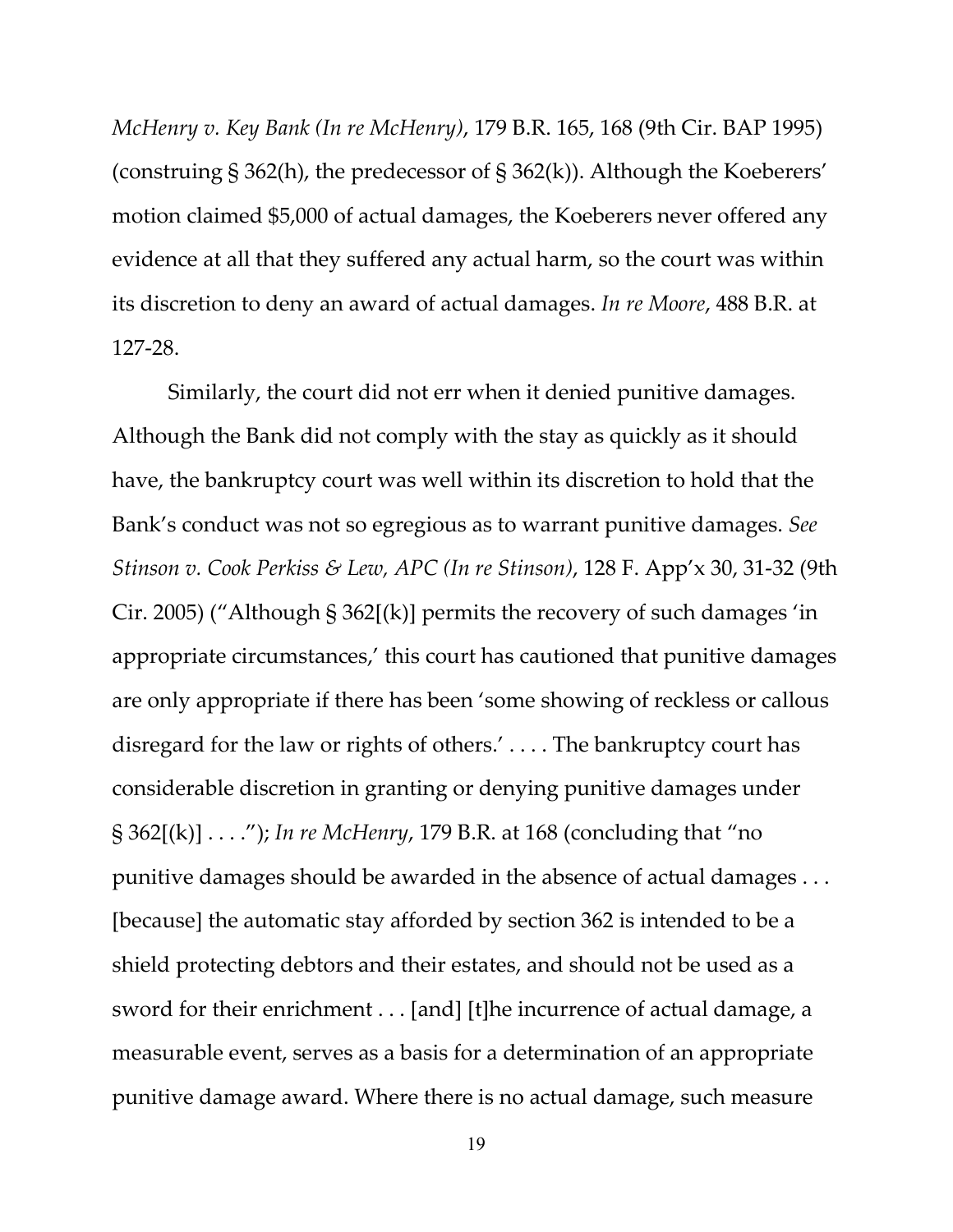does not exist"); *see also State Farm Mut. Auto. Ins. Co. v. Campbell*, 538 U.S. 408, 426 (2003) ("[C]ourts must ensure that the measure of punishment is both reasonable and proportionate to the amount of harm to the plaintiff and to the general damages recovered.").

**C. The bankruptcy court did not explicitly determine the reasonableness (or unreasonableness) of the Koeberers' attorneys' fees and costs.** 

Section  $362(k)(1)$  states that an individual injured by a stay violation "shall" recover "costs and attorneys' fees . . . ." Despite its mandatory language, this subsection is not a blank check. The Ninth Circuit has instructed that "[o]nly an award of fees reasonably incurred is mandated by" § 362(k)(1). *In re Schwartz-Tallard*, 803 F.3d at 1101; *see Stainton v. Lee (In re Stainton)*, 139 B.R. 232, 235 (9th Cir. BAP 1992) (discussing § 362(k)'s predecessor and stating that "[i]t is well established that the bankruptcy court has discretion to determine the reasonableness of the fees and costs and to set the amounts accordingly"); *In re Cowan*, 586 B.R. 337, 346 n.10 (Bankr. D. Idaho 2018) ("In deciding the appropriate amount of attorney's fees to award as a sanction for a discharge violation, the Court must determine 'what portion of those costs was reasonable as opposed to costs that could have been mitigated.'" (quoting *Eskanos & Adler, P.C. v. Roman (In re Roman)*, 283 B.R. 1, 12 (9th Cir. BAP 2002))).

The bankruptcy court did not explicitly determine the reasonable amount of fees. Instead, the court denied all fees because it viewed the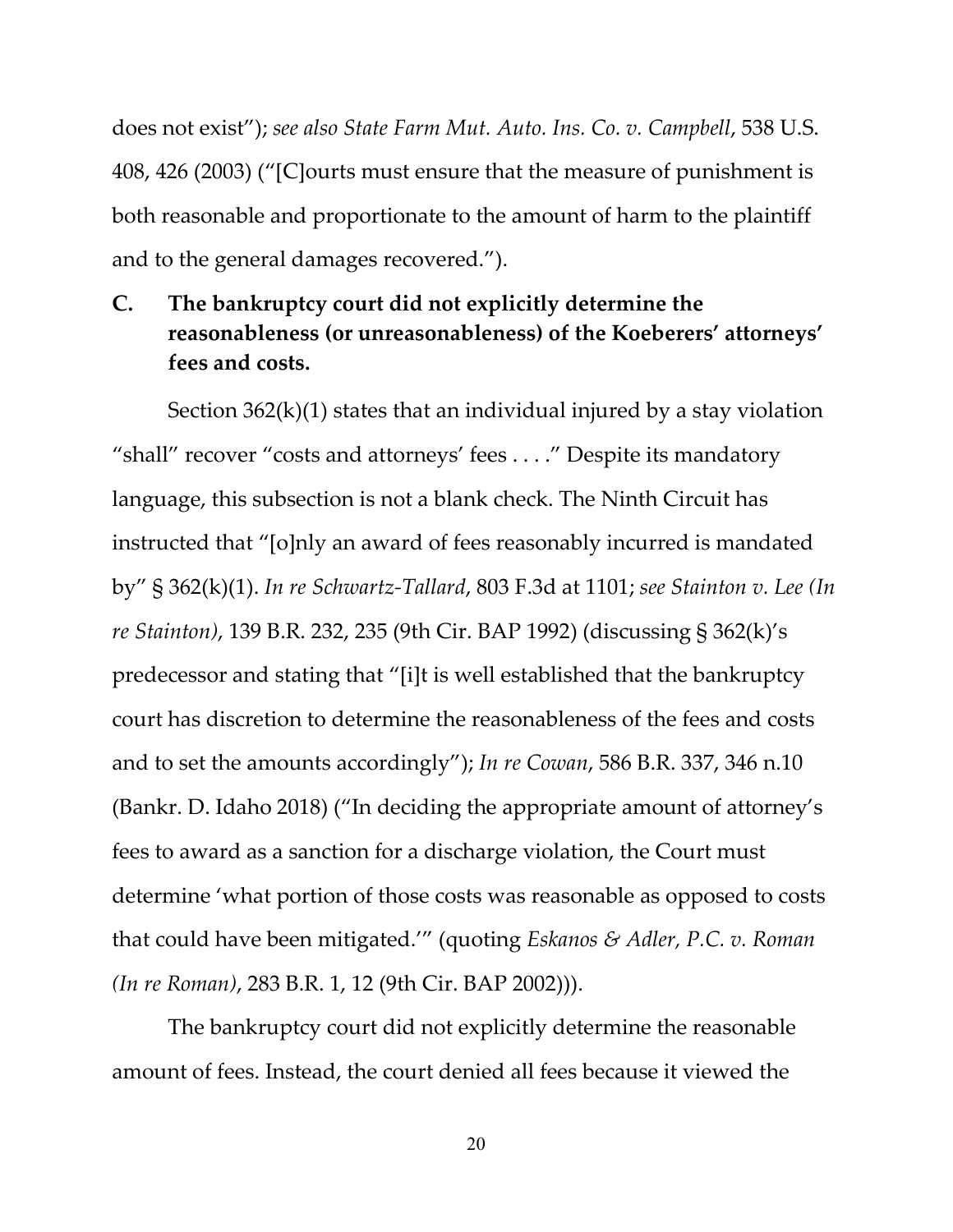Bank's violation as "technical." But the reasonableness of a legal fee does not necessarily depend entirely on the severity of the conduct that precipitated the legal work.

On this record, we cannot determine whether any particular amount of attorneys' fees would be reasonable. The Bank violated the stay by filing and serving the Notice of Trial eighteen days after the Koeberers filed their bankruptcy petition. We know that this was not inadvertent. In an apparent attempt to avoid or mitigate its violation, it simultaneously filed and served the Notice of Stay. But this was not entirely effectual because the state court refused to file it and because it did not withdraw the Notice of Trial as to the fraudulent transfer claims. The Bank did nothing to correct its error until after the Koeberers' counsel contacted its counsel. The record shows that, on October 27-29, 2020, the Koeberers' counsel billed for about six hours of time to analyze the stay issues and communicate with the Bank's counsel. [5](#page-20-0) The state court trial was not continued until a few weeks later.

On this record, the bankruptcy court might find that at least a portion of the Koeberers' attorneys' fees were reasonably incurred to prevent or mitigate the Bank's stay violations. After all, the Bank persisted in its efforts to prosecute the fraudulent transfer claims, despite § 362(a)(3) and

<span id="page-20-0"></span><sup>&</sup>lt;sup>5</sup> The relevant billing records are located in the appellants' excerpts of record at pages 551-52 or on the bankruptcy court's docket at ECF docket no. 46.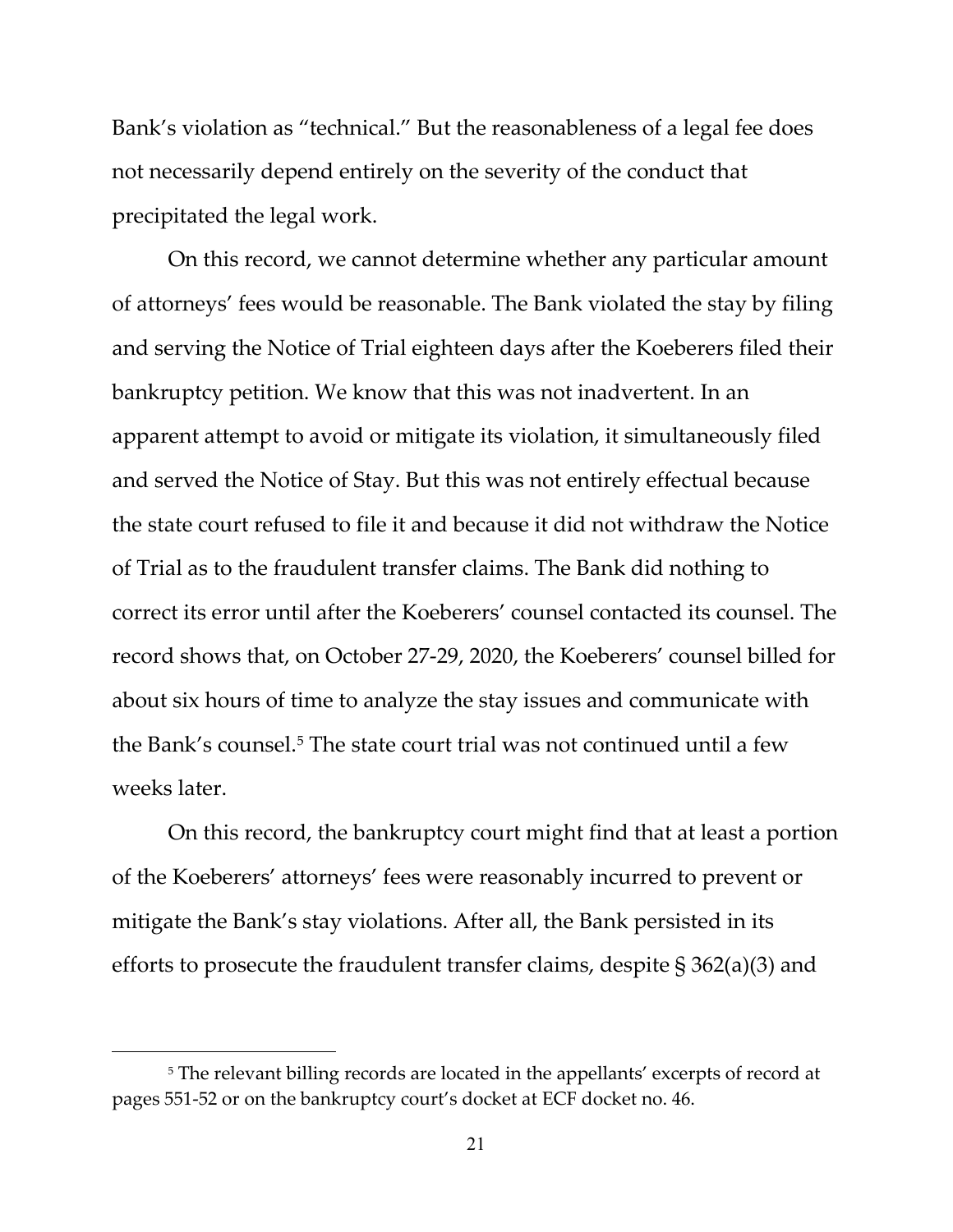*Colonial Realty*, until the Koeberers' counsel contacted the Bank's counsel.[6](#page-21-0) Alternatively, the bankruptcy court might find that the reasonable amount of the Koeberers' fees is zero because the Koeberers offered no evidence of actual damages and were not the primary targets of the fraudulent transfer claims. Because the reasonable amount of attorneys' fees is a factual question**,** *see Franchise Tax Bd. v. Roberts (In re Roberts)*, 175 B.R. 339, 345 (9th Cir. BAP 1994) (declining to rule on "the reasonableness of the attorney fees awarded" because it is a "question[ ] of fact, not law . . ."), the bankruptcy court should address it in the first instance.

## **CONCLUSION**

The bankruptcy court did not err in finding that the Bank violated the automatic stay and denying an award of actual damages and punitive damages to the Koeberers under § 362(k). But the Koeberers had standing to address the stay violation against them, and the court denied the attorneys' fees claimed by the Koeberers without making any finding as to the reasonableness of any of the claimed fees and costs. Therefore, we

<span id="page-21-0"></span><sup>6</sup> The Bank argued that the bankruptcy court should deny fees because, by the time the Koeberers' counsel began drafting the Contempt Motion, the stay violations had ended. We do not endorse a blanket rule that fees are never available if the stay violation has ended before the fee motion is filed. Debtors and their counsel should be encouraged to contact creditors' counsel informally to secure compliance and only to file motions if informal efforts fail. The Bank's argument, if accepted, would give debtors' counsel a financial incentive to file fee motions at the earliest possible moment, before contacting the creditor. Furthermore, in this case, it remains a question of fact when the Bank ceased the stay violation and whether its termination of the stay violation was sufficiently conveyed to the Koeberers.